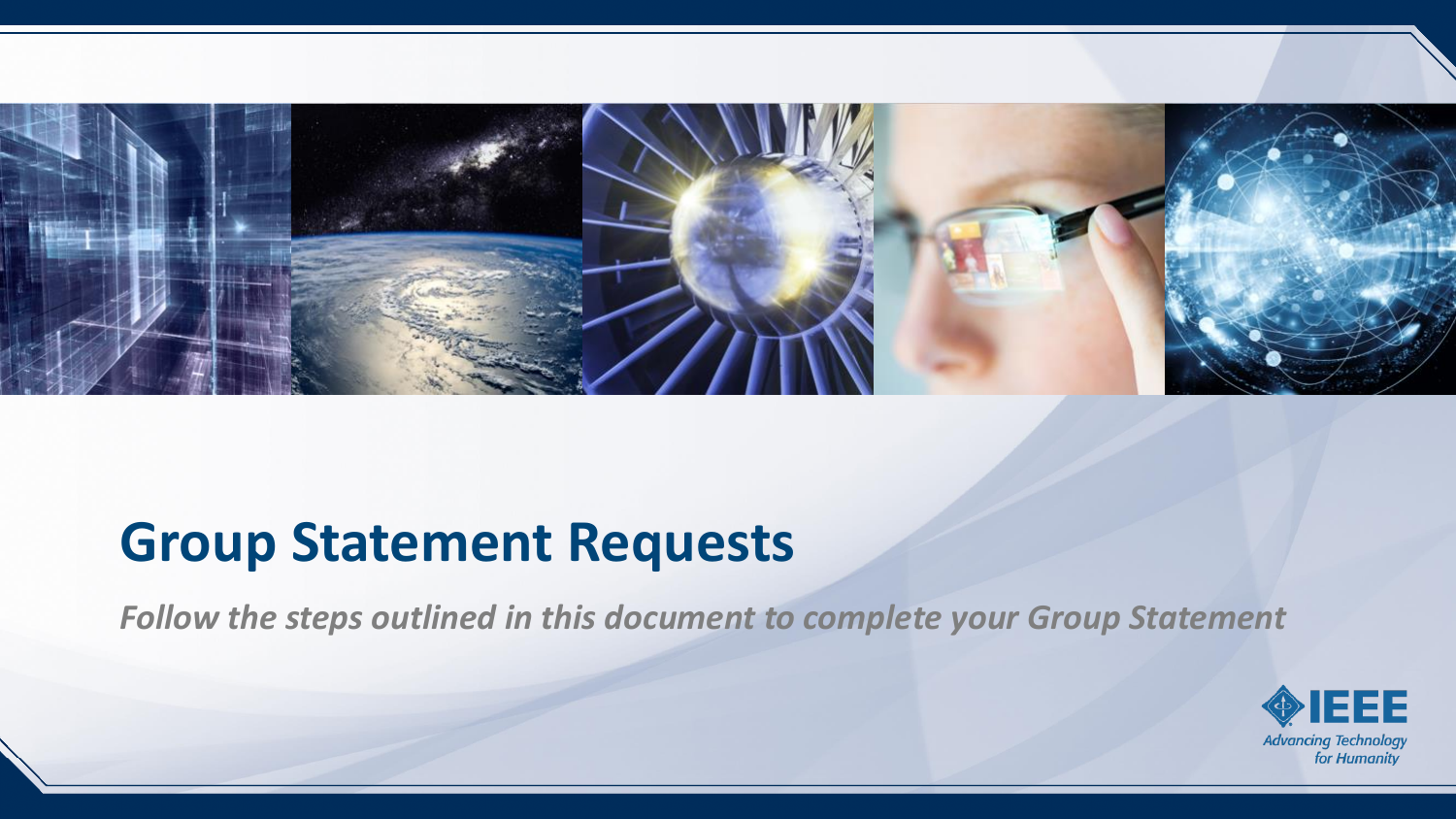*Steps for New Applicants*

2

- ▸Visit [www.ieee.org/join](ieee.org/join) , select to 'Join as a professional' or 'Join as a student'.
- ▸Select the "Create Account" button. Enter your name, email address, password, and click on 'Create Account' button.
- ▸Enter your profile information, including mailing address, education and/or employment information if needed to complete your registration. You do not need to 'Proceed to checkout' after you've saved your information.
- ▸Send your Name, Email address/Username, and IEEE member number to the organizer.
	- Note: You may find your IEEE member number by clicking on your name to access 'My Account' then click on the 'Manage personal profile' link.

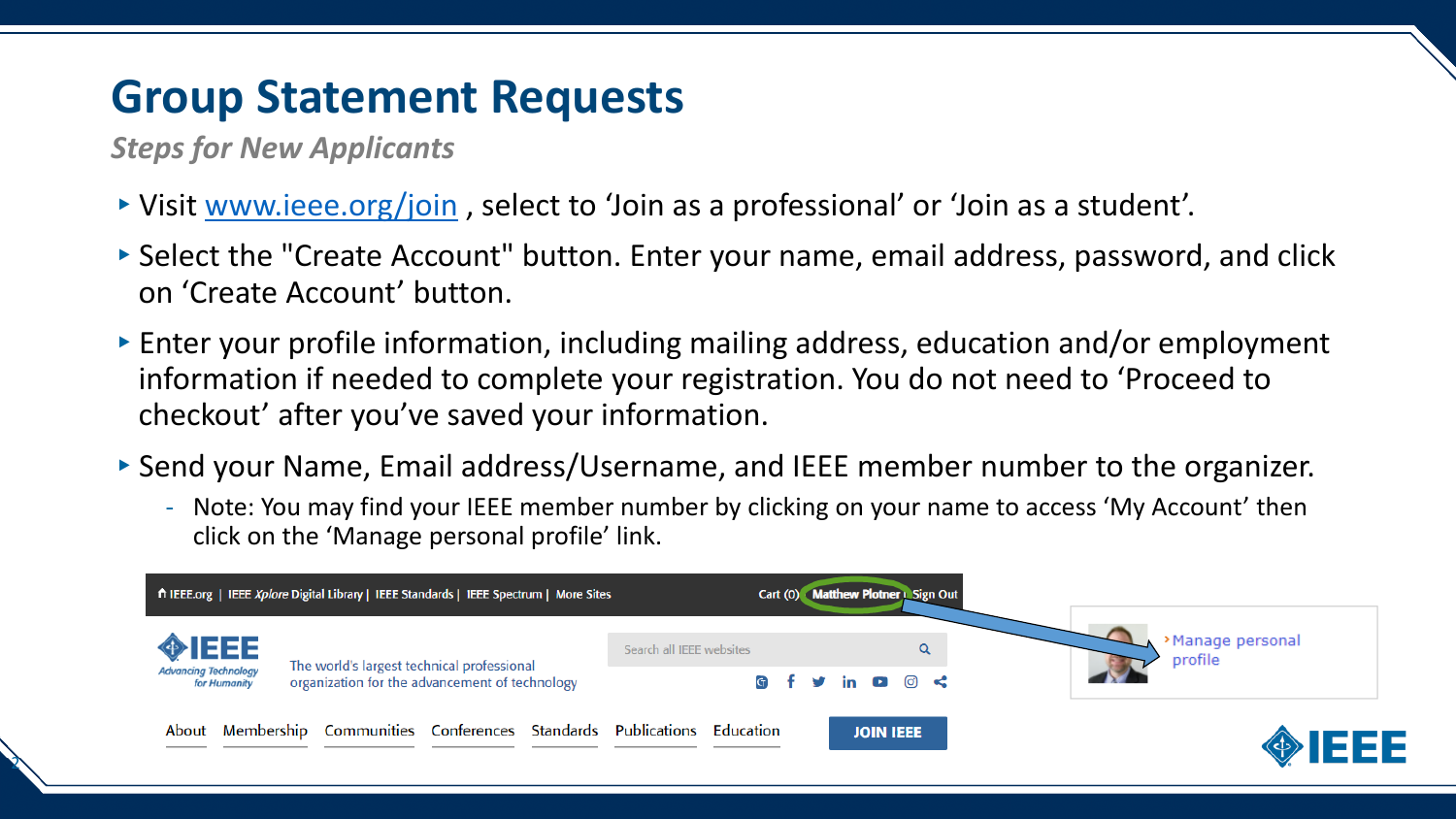*Steps for Renewing IEEE Members*

3

- ▶ Visit [www.ieee.org/renew](http://www.ieee.org/renew), click the 'Renew Now' button and sign in with your IEEE Account.
- ▸Verify and/or update your profile information including your address, education, and employment information, if needed.
- ▶ Review your shopping cart and make changes if needed. You do not need to 'Proceed to checkout' after you've saved your changes.
- ▸Send your Name, Email address/Username and IEEE member number to the organizer.